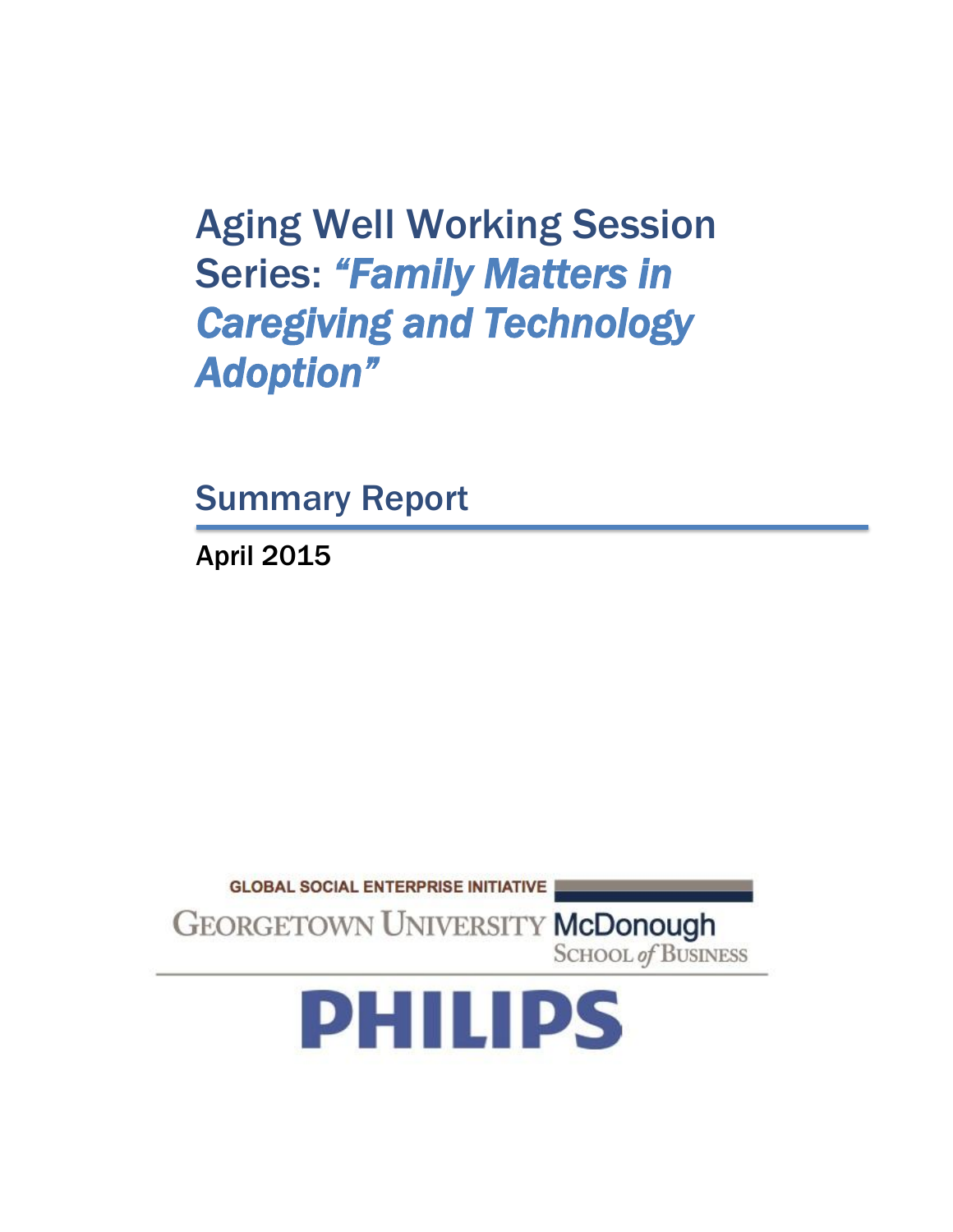# "Family Matters in Caregiving and Technology Adoption"

## Executive Summary

More than 43.5 million adults care for a family member who is 50 years of age or older<sup>1</sup>, with many of the care recipients being aging parents. Technology exists for caregivers to manage medication, connect with service providers, coordinate communication, and more. Additionally, smart technologies such as remote monitoring sensors, GPS trackers in shoes, and medication dispensers are available, but the companies that have introduced these technology applications cite challenges with customer acquisition and underwhelming sales<sup>2</sup>. Few products for "aging well" and healthy aging are gaining marketplace traction in a meaningful way, despite the need for assistance in what is widely recognized as a time consuming, and often times stressful, responsibility.

In the fall of 2014, the Global Social Enterprise Initiative (GSEI) at Georgetown University's McDonough School of Business and Philips conducted a research study to better understand how technology factors into the caregiving relationship. Both parties believe that technology has the potential to simplify caregiving duties and enable older adults to remain more independent, but recognize adoption has been low.

The study showed that caregivers are unintentional barriers to technology adoption by the older adults or seniors in their care. The needs of both consumers are, at times, competing: caregivers are primarily focused on the physiological and safety needs of their care recipient, while care recipients prioritize staying socially connected and engaged. In this context, the research revealed that seniors are being underexposed to new technologies despite their openness to trying them. They are underutilizing technology that could not only enrich their lives, but also enable them to be more independent and feel socially connected.

The study also reveals that some caregivers are unconsciously disregarding enrichment as a goal in their care recipient's lives, instead focusing on the functional and practical duties of each day. Caregiving becomes a threshold event – one that transitions the relationship into a transactional one with the focus on a series of tasks to be accomplished.

 $\overline{a}$ <sup>1</sup> Alzheimer's Association, 2011 Alzheimer's Disease Facts and Figures, Alzheimer's and Dementia , Vol.7, Issue 2.] Updated: November 2012

<sup>&</sup>lt;sup>2</sup> Interview with expert representing Silicon Valley start-up companies.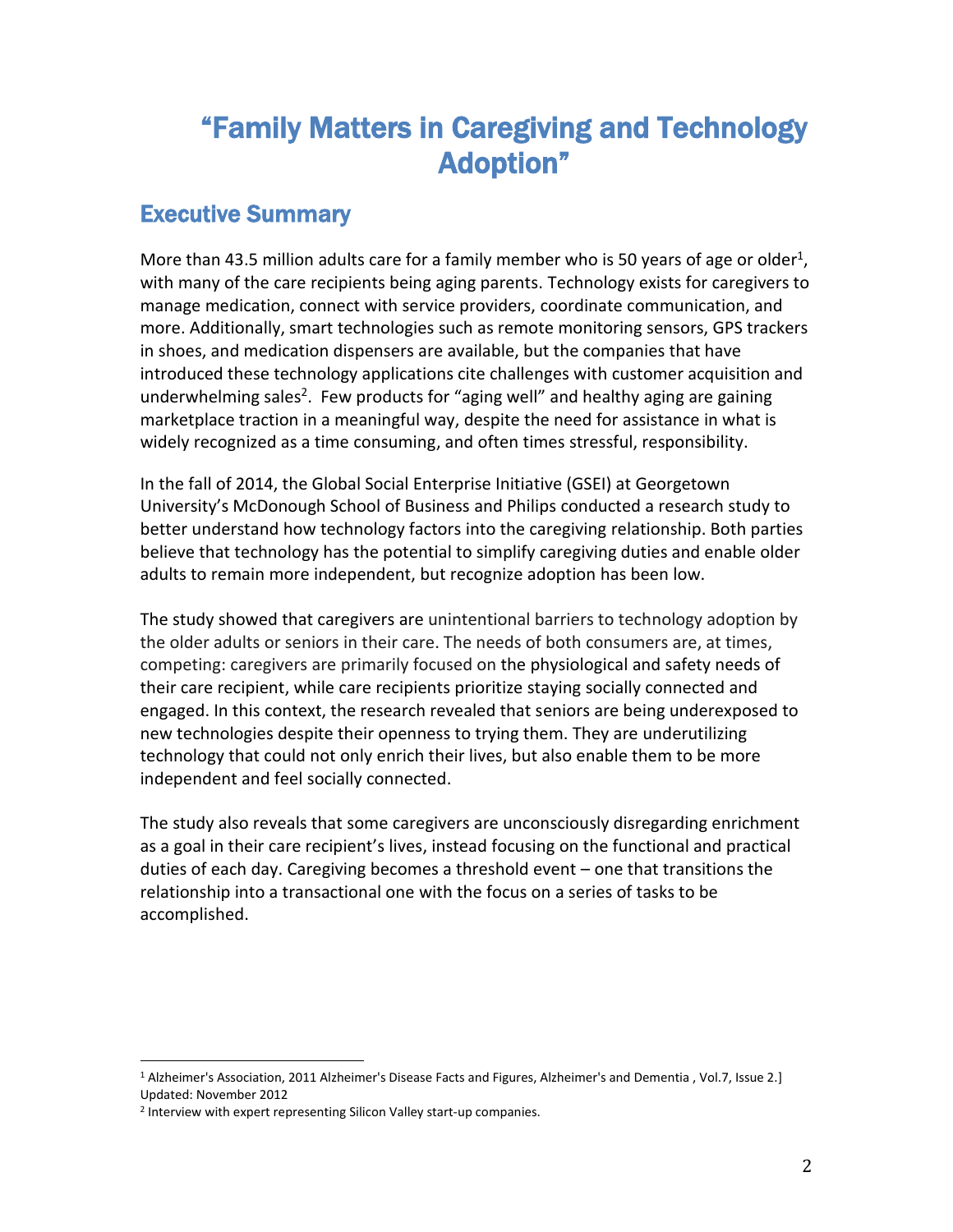These results were discussed in April 2015 at a working session with leaders in caregiving, health care, consumer behavior, product innovation, technology platforms, policy, and academia (see Appendix A). Over the course of the working session, participants provided deeper insights into what was learned in the consumer study:

- *New Narrative for Caregiving is Needed*: The research suggests that the lack of a common experience for aging and elder care in the modern age is a contributing factor to low technology adoption in caregiving situations. Participants discussed how caregiving is most often conceived at a point of crisis or illness rather than an organic evolution in a life story. Several participants noted the need for a cultural shift in how caregiving is perceived. Most agreed that caregiving is a natural part of life's progression and our relationship with loved ones. By recognizing this as the common narrative in a family relationship, there will be room for honest dialogue about the impact of caregiving on all involved parties.
- *Start with Familiar Technologies*: Innovators need to start with technologies that are already being used and transform these for the aging well process. It is easier to rethink the use of televisions or lights in a room, rather than introduce something entirely new. How do we find technology that helps at the beginning of the care relationship and can be used through to the end, so it doesn't have to be relearned?
- *Mutual Benefits Are Key*: Marketers of technology products and services for aging well need to be aware there are two sets of consumer needs, which often times compete. The value proposition needs to be framed as being mutually beneficial, but likely for different reasons – and with different messages – one for caregivers and another for care recipients. While caregivers want peace of mind, messages around independence and active engagement will resonate more with the care recipient.
- *Navigation needed:* Trained navigators or counselors are needed to guide families on technology options that are available. Additionally, a tool that curates the best solutions would be useful to caregivers and their care recipients, particularly if the tool includes peer recommendations, which are highly valued. Besides consumers, professional members of the care team can benefit from training so they can recommend powerful tools for caregivers and technology solutions to their patients.
- *Don't overlook intergenerational opportunities:* The tension that is making caregivers a barrier to technology use can be overcome with a solution that could be readily available – younger family members, such as grandchildren. Technology that is being used by or can be taught by a grandchild may stand a better chance of being adopted.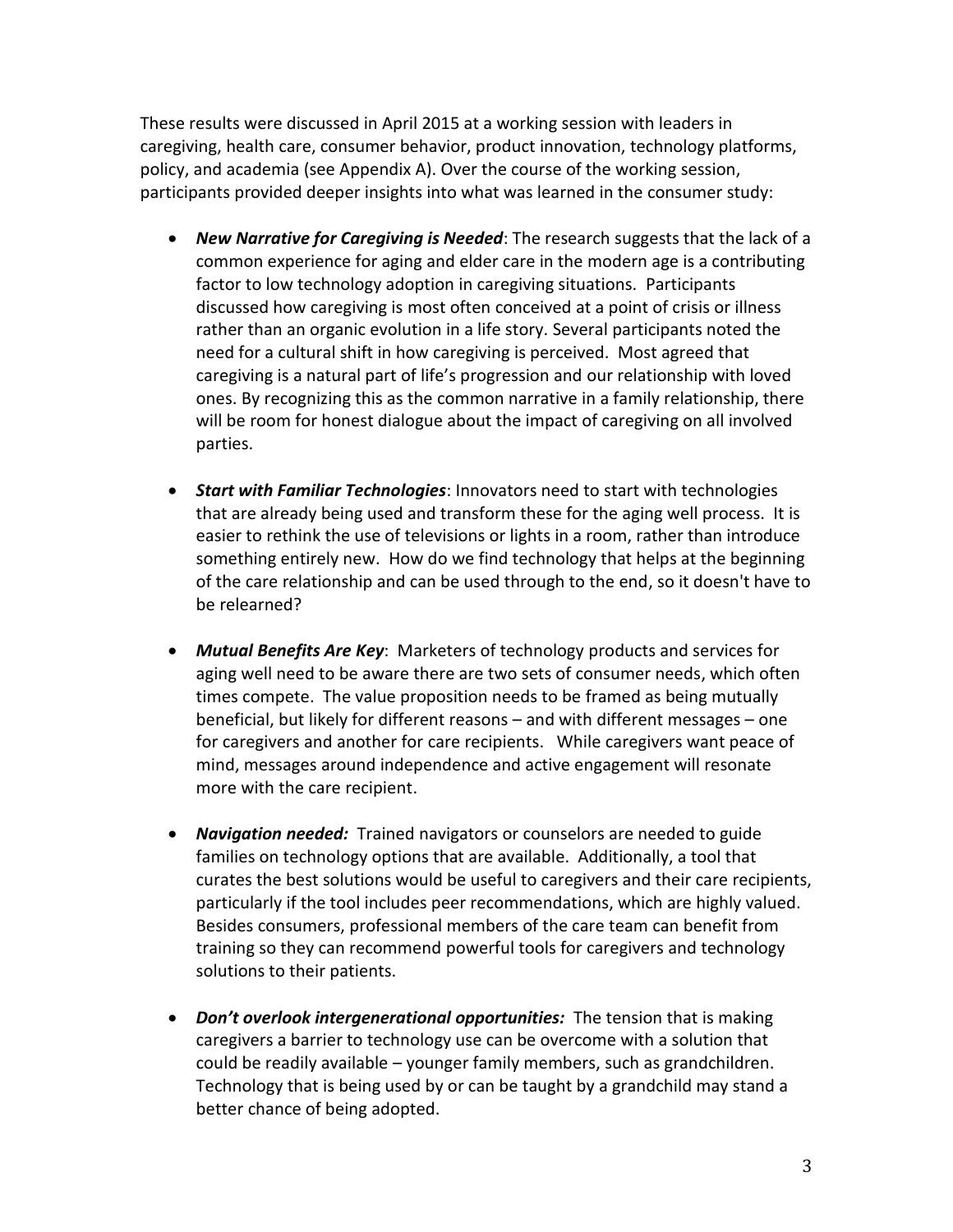# **Overview**

Research by the National Alliance for Caregiving shows that nearly 40% of people in the U.S. are caring for an adult or child with a disability<sup>3</sup>. This leads one to assume there is a booming market ripe for caregiving technology. However, whether used to help people stay connected or to monitor health and well-being, technology usage and adoption is not breaking into the caregiving experience in a meaningful way.

Today, technology exists for caregivers to manage medication, connect with service providers, coordinate communication, and more. Additionally, smart technologies, such as remote monitoring using sensors, GPS trackers in shoes, and medication dispenser, are available, but the companies that have introduced these technology applications cite challenges with customer acquisition and underwhelming sales<sup>4</sup>.

Meanwhile, 90% of Americans over the age of 65 say they wish to remain in their homes and want to live independently as they age<sup>5</sup>. This holds true even if they begin to need assistance with daily living activities, as 82% say they would still prefer to stay in their homes<sup>6</sup> rather than move into senior assisted living. With technology revolutionizing nearly every aspect of our lives, it would seem that a variety of technology solutions, applied individually or in combination, could significantly enable older adults to remain in their homes as they age. Yet, there is a tenuous connection between the promise of technologies for seniors, or "gerontechnology," and its adoption.

This begs several questions to better understand the dissonance:

- *Who is the customer for caregiving technology?*
- *What can we do to increase integration of technologies that provide caregiving support?*
- *Have the right technology solutions been developed?*
- *What barriers impede a simplified and fulfilling caregiving experience?*
- *How do we address these barriers so that older adults can remain independent longer and age well, while alleviating caregiver stress?*

The "aging in place" or "aging well" technology market is estimated at \$2 billion<sup>7</sup> annually and is expected to grow ten-fold by 2020<sup>8</sup>. By some estimates, revenues could reach as high as \$30 billion by 2017<sup>9</sup>. Yet, a recent study by Pew Research reveals that

 $\overline{a}$ 

<sup>&</sup>lt;sup>3</sup> Adler, Richard and Rajiv Mehta, "Catalyzing Technology to Support Family Caregiving", National Alliance for Caregiving, July 2014.

<sup>4</sup> Interview with expert representing Silicon Valley start-up companies.

<sup>&</sup>lt;sup>5</sup> "Aging in Place: A State Survey of Livability Policies and practices, National Conference of State Legislature, 2011. <sup>6</sup> Farber, Nicholas and Douglas Shinkle, "Aging in Place: A State Survey of Livability Policies and Practices", National Conference of State Legislatures and AARP Policy Institute, December 2011.

<sup>&</sup>lt;sup>7</sup> Orlov, Laurie M. Technology for Aging In Place: 2013 Market Overview, July 20, 2013, www.aginginplacetech.com. <sup>8</sup> Cusano, Donna, "The 'grey' market is where it's at for 'quantified selfing".Telehealth & Telecare Aware, April 29,

<sup>2014.</sup>

<sup>&</sup>lt;sup>9</sup> "The Internet of Things for the Golden Years", Semco Research, July 2013.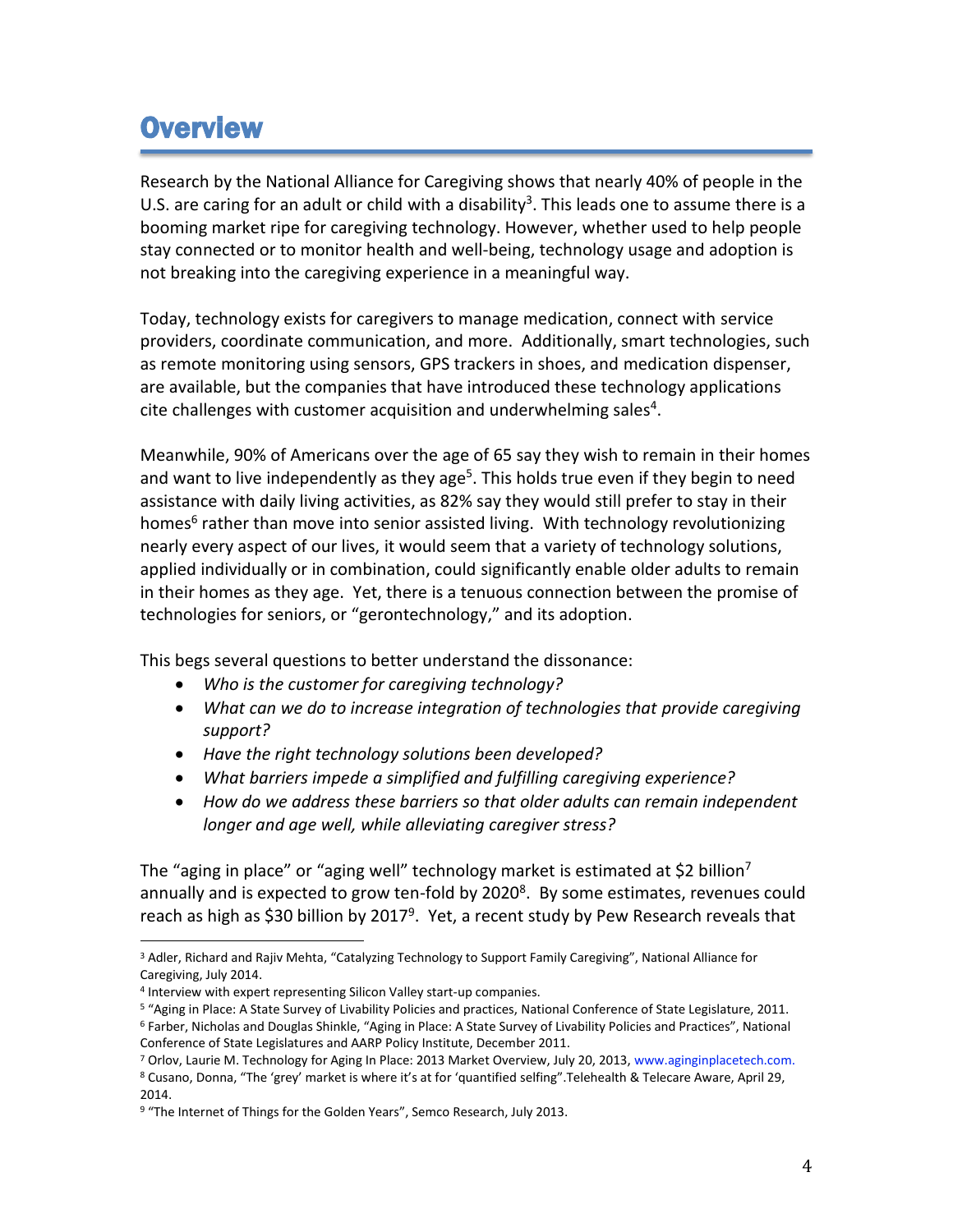the overall technology adoption rate (Internet and broadband) among adults aged 65+ is lower (59%) than the general adult population (86%)<sup>10</sup>. This same study also shows that low income and non-college educated older adults have even lower technology adoption rates. Experts in the field of aging readily acknowledge that the marketplace of products for aging well, comprised largely of startups, is challenged by both channel complexity and consumer resistance $^{11}$ .

In April 2015, Philips and GSEI held a working session titled "*Family Matters in Caregiving and Technology Adoption*" to look at these questions more closely. Experts in caregiving, health care, consumer behavior, product innovation, technology platforms, policy, and academia (see Appendix A) came together to build on the findings from new research that focused on probing deeply into the role of technology in the caregiving experience. This report provides highlights from the research and roundtable session.

# Research Findings

Within a family, crossing the threshold into a caregiving relationship turns the relationship into one that is more complex than it may have been before. Several factors shape the caregiving experience. The list is long - personality, personal history, family/cultural traditions, illness, physical and mental capability, financial resources, living arrangements, geography, and access to transportation can all impact the caregiving experience. Additionally, emotions run the gamut from compliance and gratitude to resentment and deception. There is no shared narrative among caregivers other than the fact that the relationship is complicated and is evolving toward the inevitable decline of a loved one.

Additionally, both the caregiver and the person in their care are consumer targets for technology, but for different needs. So, how does this relationship influence technology usage, product innovation and service delivery? How can we work together to help older adults get the training and support they need to incorporate technology into their lives? What is the role of the caregiver in this equation?

To understand these questions, a two-part research study was conducted by GSEI and Philips to probe how the relationship between caregivers and care recipients might be affecting technology adoption and usage.

## Methodology

The study began with 20-paired, telephone interviews (40 total), which were conducted with a caregiver taking care of an aging parent, spouse, relative or friend and the

 $\overline{a}$ <sup>10</sup> Smith, Aaron, "Older Adults and Technology Use: Usage and Adoption", Pew Research Internet Project, April 3, 2014.

<sup>&</sup>lt;sup>11</sup> Orlov, Laurie M. "Technology for Aging in Place: 2015 Market Overview, January 2015.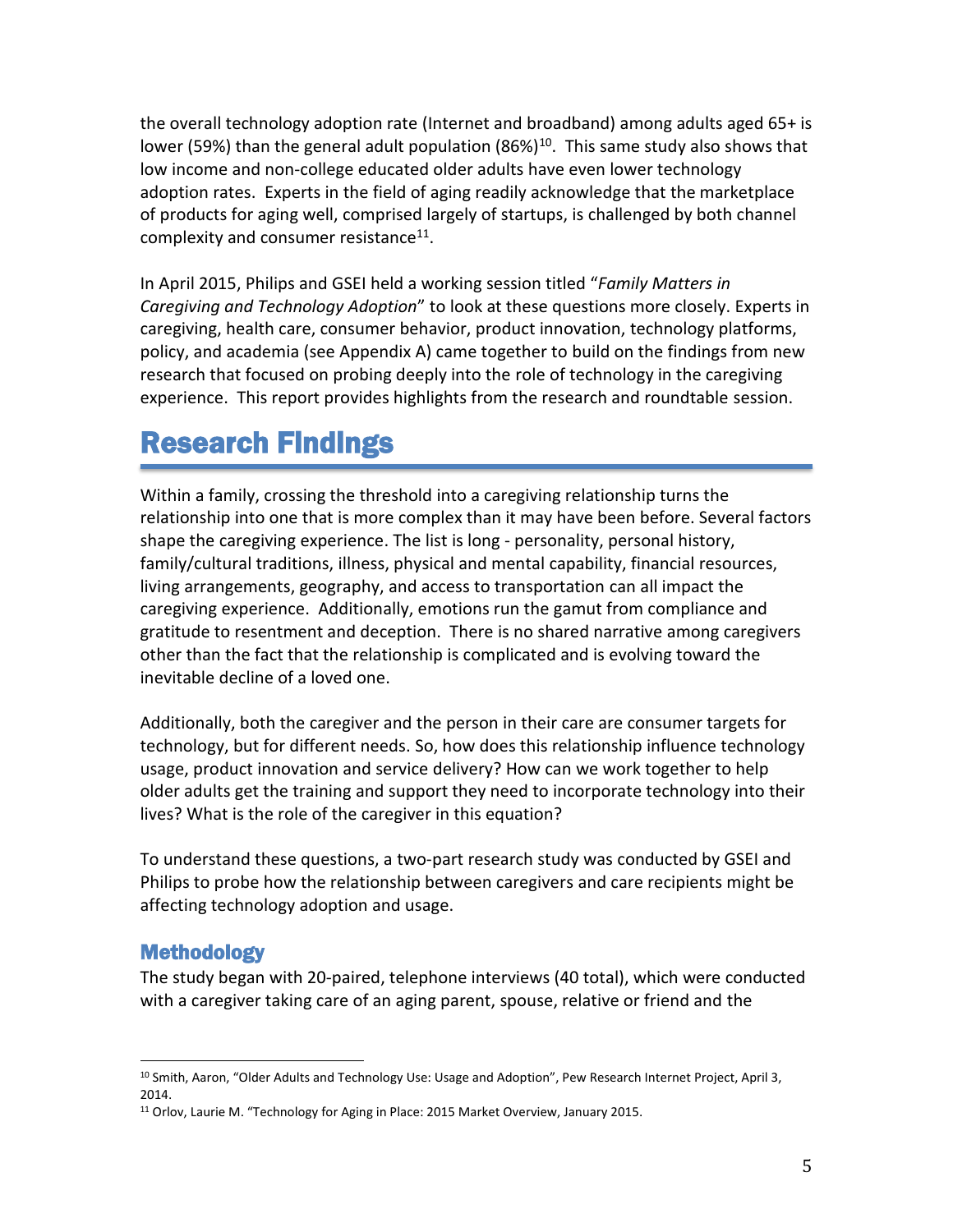recipient of that care<sup>12</sup>. Each interview, which was conducted by a trained narratologist<sup>13</sup>, was conducted separately to promote an honest dialogue from both parties. No information was shared between the pair.

Following the interviews, a quantitative survey was designed based on insights from the paired conversations. The survey was fielded online to over 200 Americans, aged 30-65, who identified themselves as informal caregivers, meaning they do not receive compensation or have no special training. The recruitment was designed to find caregivers who were most likely to use and adopt technology in their everyday lives. For example, caregivers had to identify themselves as owning a smart phone and being comfortable using technology. Additionally, their care recipient needed to have an Internet connection and use technology for information gathering and communication purposes, such as e-mail. Factors such as poor health and low income, which are barriers to technology usage<sup>14</sup>, were controlled to curate a sample most conducive to technology adoption and usage.

### Insights from New Study of Caregivers and Care Recipients

The research found that older adults being looked after by a caregiver are underexposed to new technologies despite their openness to trying them. As a result, technology is being underused to enrich their lives and preserve a state of greater independence to age in their own homes and communities.

This means that the caregivers are unintentional barriers to technology adoption as they are focused on physical health and safety needs of their loved one. Additionally, their underlying attitudes toward their caregiving situation are also impacting their actions. Without realizing it, some caregivers are unwittingly writing off enrichment as a goal in their care recipient's lives as they focus on the duties and daily tasks of care.

### *Fundamental Contradictions Shape the Experience of Caregiving*

Caregivers in the study are actively using technology in their own lives, yet not to any meaningful degree in their caregiving responsibilities. In fact, 83 percent of them agreed that for people who are young and middle-aged today, technology is going to make getting older a better or easier experience.

l  $12$  Care recipients with cognitive decline or memory issues were not recruited for the qualitative portion of the study and are underrepresented though not excluded from the quantitative survey.

 $13$  Narratology refers to both the theory and study of narrative and narrative structure and the ways that these affect our perception.

<sup>&</sup>lt;sup>14</sup> Gell, Nancy, et.al. "Patterns of Technology Use Among Older Adults With and Without Disabilities", The Journal of Gerontology, November 26, 2013.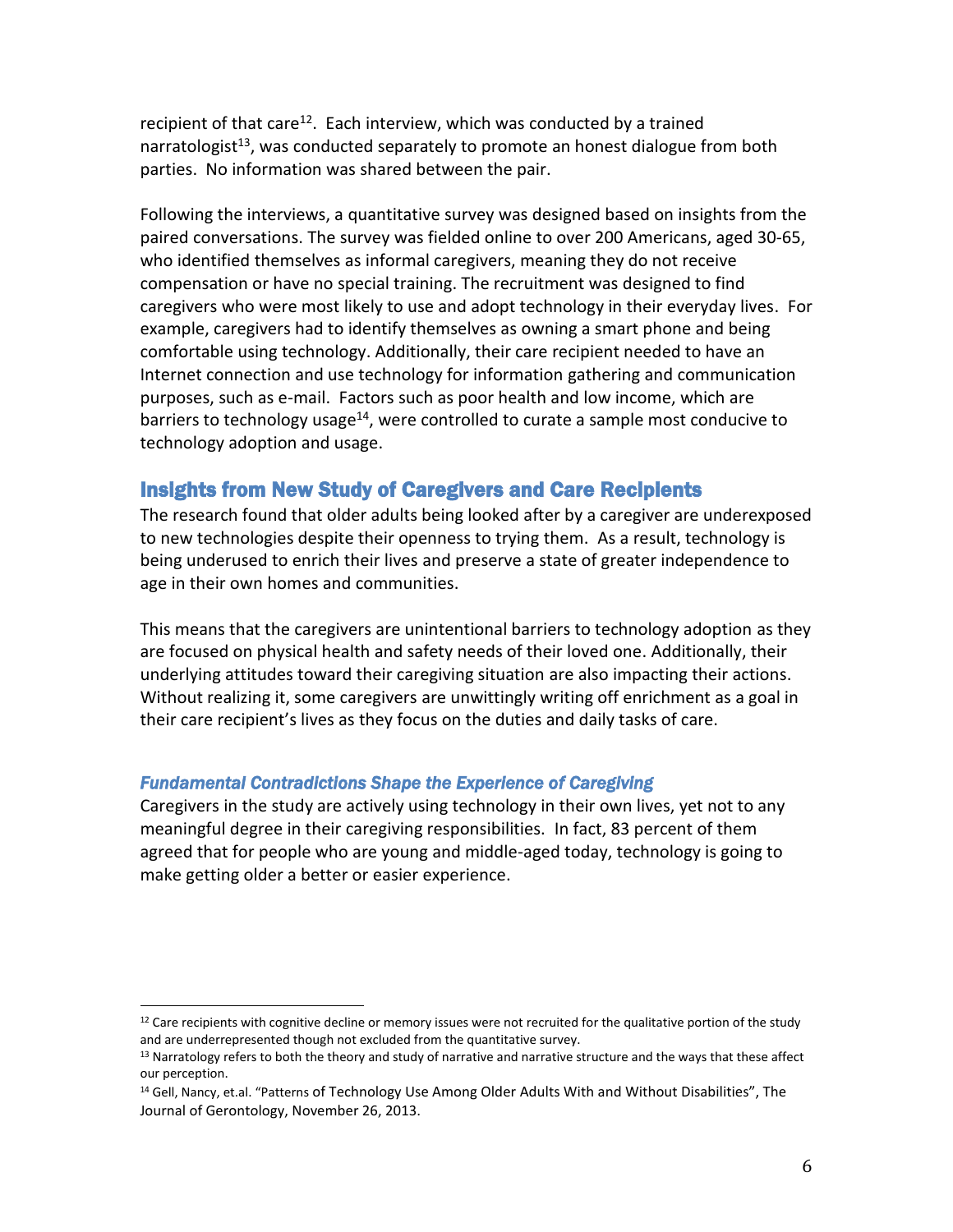### *Needs are misaligned*

 $\overline{a}$ 

As illustrated below, the caregiving relationship is fraught with contradictions. Left unresolved or even acknowledged, it helps explain the lack of technology used to support this relationship. Starting with differing views of what defines successful aging, this disparity contributes to a misplaced understanding of the needs for the care recipient.

| Caregiver                                      | <b>Care Recipient</b>                                                                 |
|------------------------------------------------|---------------------------------------------------------------------------------------|
| Use technology in their own lives              | Not really using tech for caregiving                                                  |
| Caregiving MUST BE "rewarding"                 | Relationship becomes more transactional                                               |
| Prefer to receive "check-in" info              | Want interaction                                                                      |
| See caregiving through rose-colored<br>glasses | In actuality, most caregivers would prefer<br>to spend less time with care recipients |
| • Tech solutions may be convenient for<br>them | Don't always translate into a benefit for<br>the care recipient                       |
| Willing and capable of teaching technology     | Little indication that this translates into<br>effective mastery of technology        |

**Figure 1: Contradictions in Caregiving**

A key contradiction surfaced is the belief by the care recipient that technology can enhance social engagement by allowing individuals to stay connected to family and friends, foster learning, and promote a sense of purpose. Meanwhile, caregivers are more concerned with using technology for "check-in" information. This is a key point as a national longitudinal study of adults, age 60+, found that loneliness is the number one predictor of functional decline and death<sup>15</sup>. Additionally, loneliness is known to be a common source of distress, suffering, and impaired quality of life in older persons.

Therefore, it is no surprise that in the one-on-one interviews with the care recipients, they most often cited social interaction as what matters most to them as they age. On the other hand, caregivers - perhaps due to their younger age – see aging through a different lens and are more concerned with health, nutrition, and physical well-being as markers for successful aging. They are not readily making the connection to the importance of social engagement.

The differing perceptions of aging well translate into the caregiver seeking solutions that are health and security-related, while the care recipient wants social interaction,

<sup>15</sup> Perissinotto, Carla M., et al, "Loneliness in Older Persons: A Predictor of Functional Decline and Death", The JAMA Network, July 23, 2012.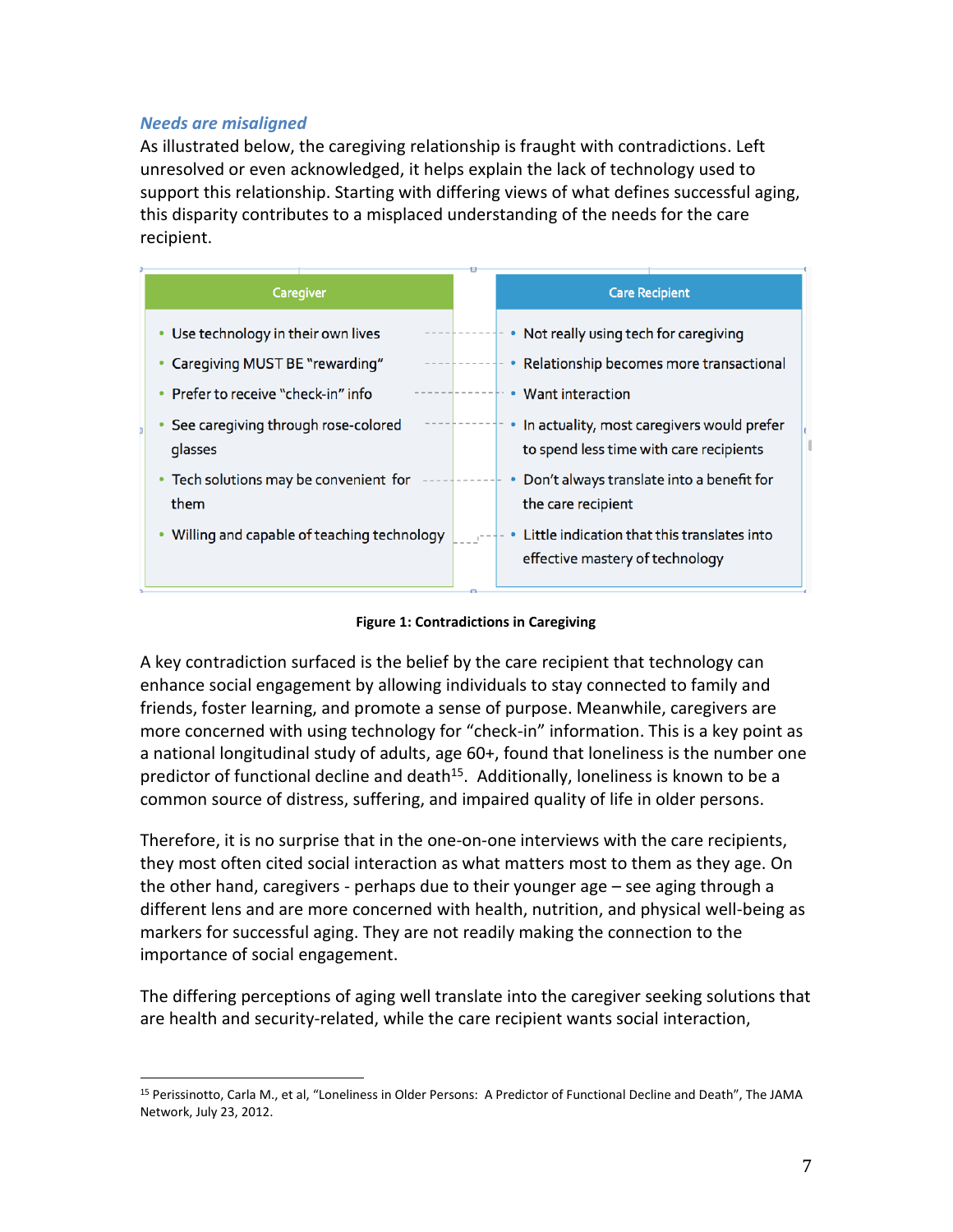entertainment, and education to keep them from feeling isolated.

A MacArthur Foundation's study on successful aging defined the process of aging as "the ability to maintain three key behaviors or characteristics: low risk of disease and disease-related disability; high mental and physical function; and active engagement with life." Care recipients in our study brought to life just how important active engagement with life is to them.

*"My daughter has no idea about my dating life!"*

*"Everyone is playing games with others on their phones. I want to play games, too!"*

Caregivers are so focused on their role as guardian for the health and safety of their care recipient that when taken in the context of Maslow's hierarchy of needs, meeting the needs for personal hygiene, food, safety, health, etc. all come first. Technology use does not readily come to mind as a way to help with all these time consuming duties that may be causing the caregiver stress. Technology is also not being thought of as a tool for the care recipients' enrichment or higher order needs for socialization, esteem, and selfactualization<sup>16</sup> (see Figure 2).

 $\overline{a}$ 

<sup>&</sup>lt;sup>16</sup> Brink, Michiel and Johanna E.M.H. van Browsiwijk, "Addressing Maslow's deficiency needs in smart homes", Group PEBE, Department of the Built Environment, Eindhoven University of Technology, The Netherlands, 2013.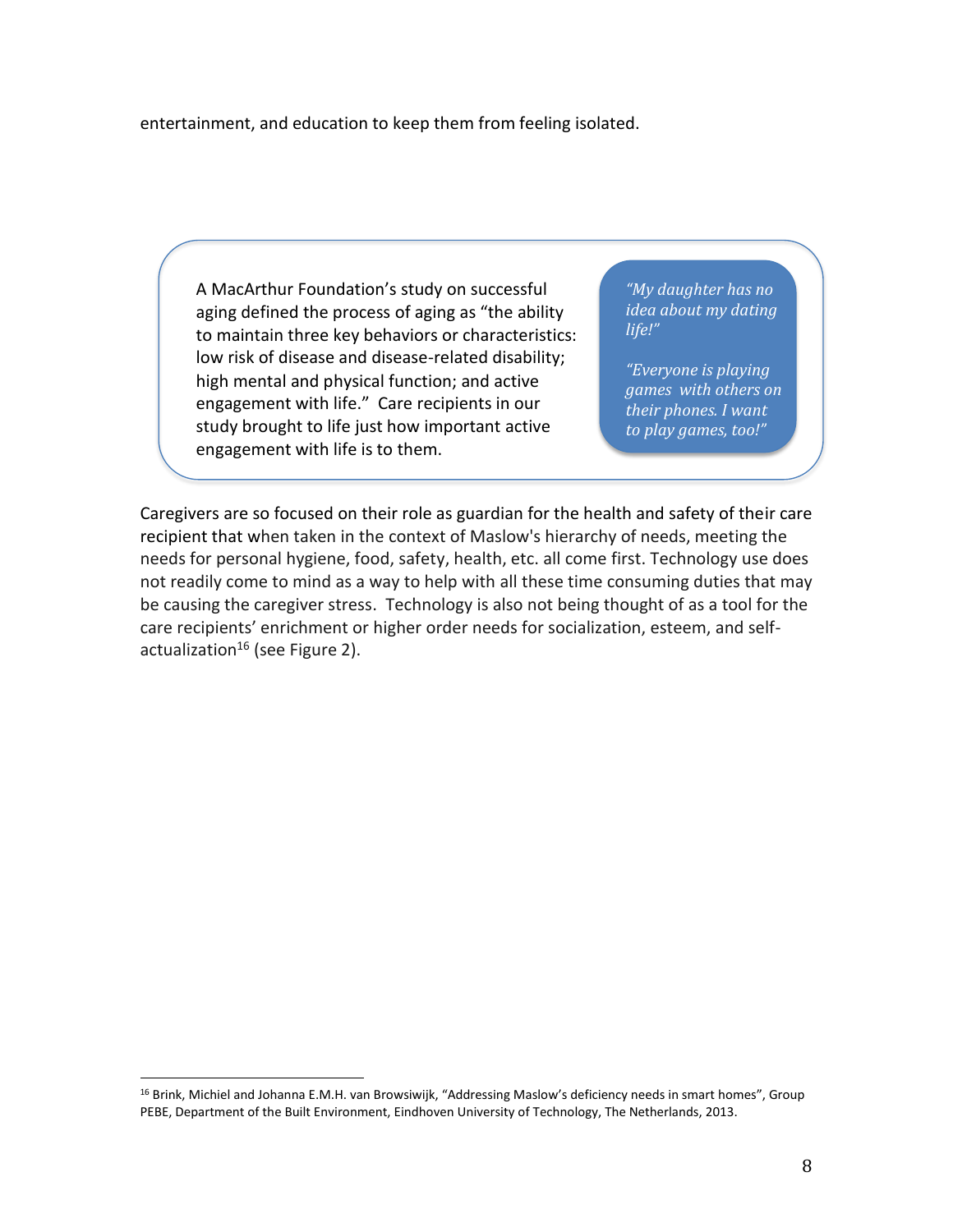

*Recognizing the Need for Social Interaction and Enrichment:* According to the study, 48% of caregivers said they are concerned that the older adults in their care are depressed or lonely. They also recognize the importance of entertainment and enrichment activities. Similarly, 60% of those surveyed said that enrichment for the care recipient is at, or near, the top of their priority list. Moreover, in one-on-one interviews with a group of care recipients, they most often cited social interaction as what matters most to them as they age. But, 68% of caregivers report that the older adult in their care has not started any new enrichment activities in the past two years and most often seek enrichment through watching television and talking on the phone.

Technology has the potential to offer great benefits to older adults. Those who embrace its use for more than basic phone calls, email and texting, exhibit noticeable improvements in their mental well-being. In fact, the research found a glimmer of hope when it comes to the use of social media, noting that

perceived loneliness drops among older adults who use it.

*Intent vs. Action:* If technology can improve the emotional well-being and independence of care recipients and alleviate caregiver stress, why is it underutilized? The study revealed that it is not the caregiver's lack of desire or ability that prevents them from introducing new technology to their care recipients. For instance, the study found that:

- Two-thirds (66%) of caregivers believe their care recipient is open to using new technology;
- Nearly three-quarters (75%) of caregivers said it is fun or extremely fun to teach a care recipient a new technology; and
- 72 percent feel capable of teaching a new technology

With caregivers seemingly willing to share new technologies, why has this not become a reality?

### *Ushering in a "Vigil of Decline"*

Surprisingly, the research pointed to caregivers as being unintentional barriers to technology adoption. Caregiving is a threshold event that fundamentally changes the relationship between two people – whether it is an adult-child and parent or caregiver and spouse or partner. Additionally, some caregivers begin to internalize the decline of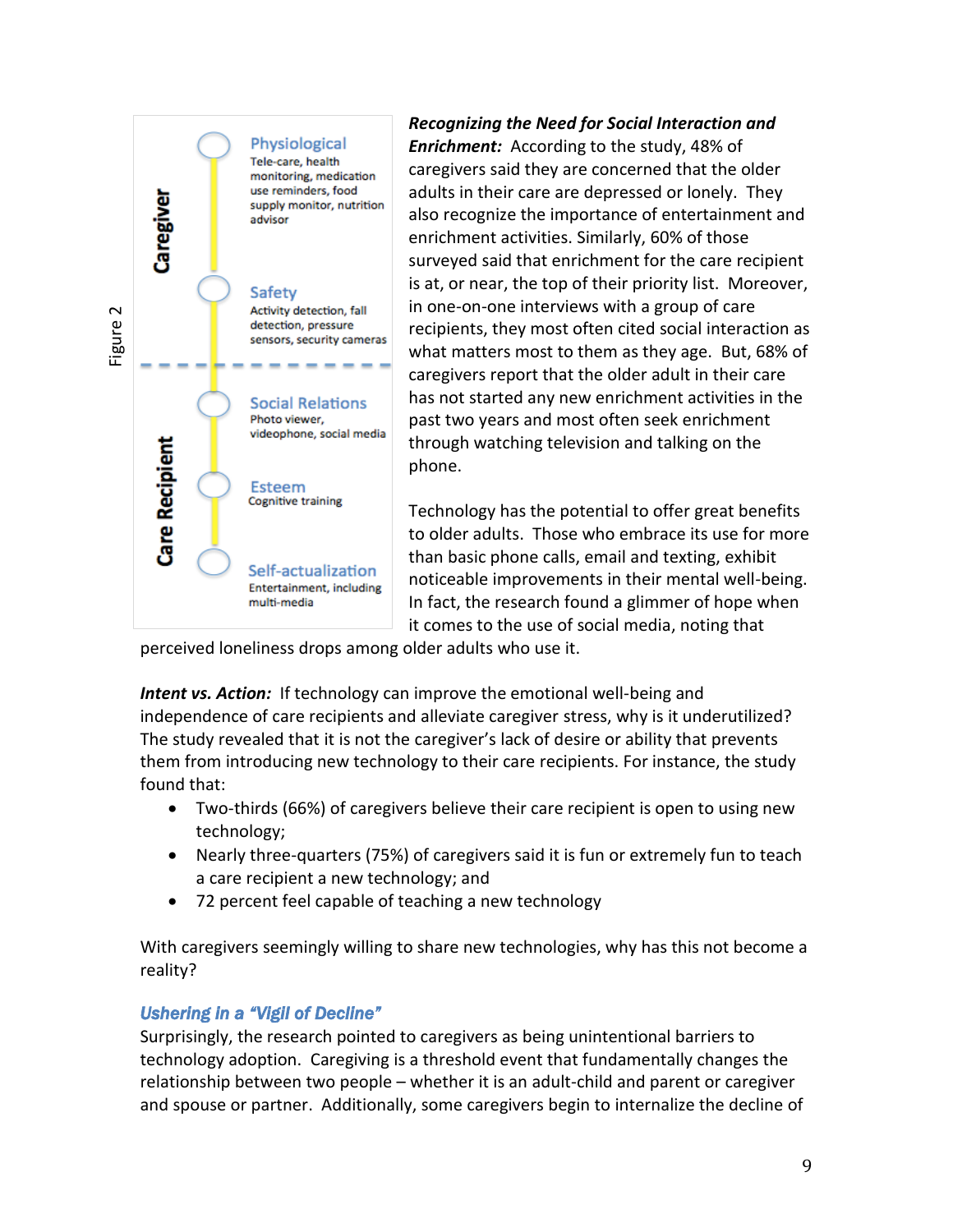their loved one, in some ways already grieving and ushering in a "vigil of decline" as they wait for what for many is the inevitable next movement into professional care.

As a result, the caregiver will subconsciously make decisions about how they will invest their time. Whether it's time pressure, or the fear of where the journey is headed, caregivers begin to cope by reducing the relationship to a functional one or a "to do" list to be completed. As caregiving duties evolve, the relationship becomes more transactional in nature. It becomes a series of tasks to be accomplished rather than a chance to build a closer relationship or invest in enrichment activities for their care recipient.

Now, caregivers fall into a sense of "duty" and "obligation" in the relationship with their

*"They did it for us, so now we do it for them."*

*"There's a lot more joy in taking care of a child, as opposed to helping a senior who in many respects is* 

care recipient. Some caregivers in the study spoke of a feeling of role reversal with their aging parent. However, they pointed out that the relationship did not offer the same payoff of a child who will grow and thrive. These feelings are reinforced by the societal preconception that shapes the caregiving experience, such as the idea that most seniors are not technology users.

Combined with the fact that 32 percent of caregivers report having purchased a new technology that has gone

unused, they are also not likely to encourage use of technologies beyond the television and phone, further underscoring their beliefs.

### **Caregivers are Divvying Up Limited Time**

Caregivers in the study reported spending an average of 88 hours per month on caregiving activities, which is the equivalent of 11 work days. This is in addition to other responsibilities – 69% work full-time and 77% have children in their household. They are so overwhelmed with the day-to-day care responsibilities that they don't seem to have the time or patience to teach their loved one how to use available technology.

For technology to be an effective tool in a caregiving situation, it must meet the needs of both sets of consumers. As a result of the demands on their time, caregivers crave efficiency in this experience and not necessarily because they want to spend more "quality time" with his/her care recipient. In fact, they prefer to spend less time. When asked what they would do if technology could be employed to cut the time spent on caregiving duties in half, caregivers prioritized personal errands, quality time with their own family, and entertainment over spending more time with their older adult loved one. Only 17% of the recovered time would be allocated toward spending more time with their care recipient.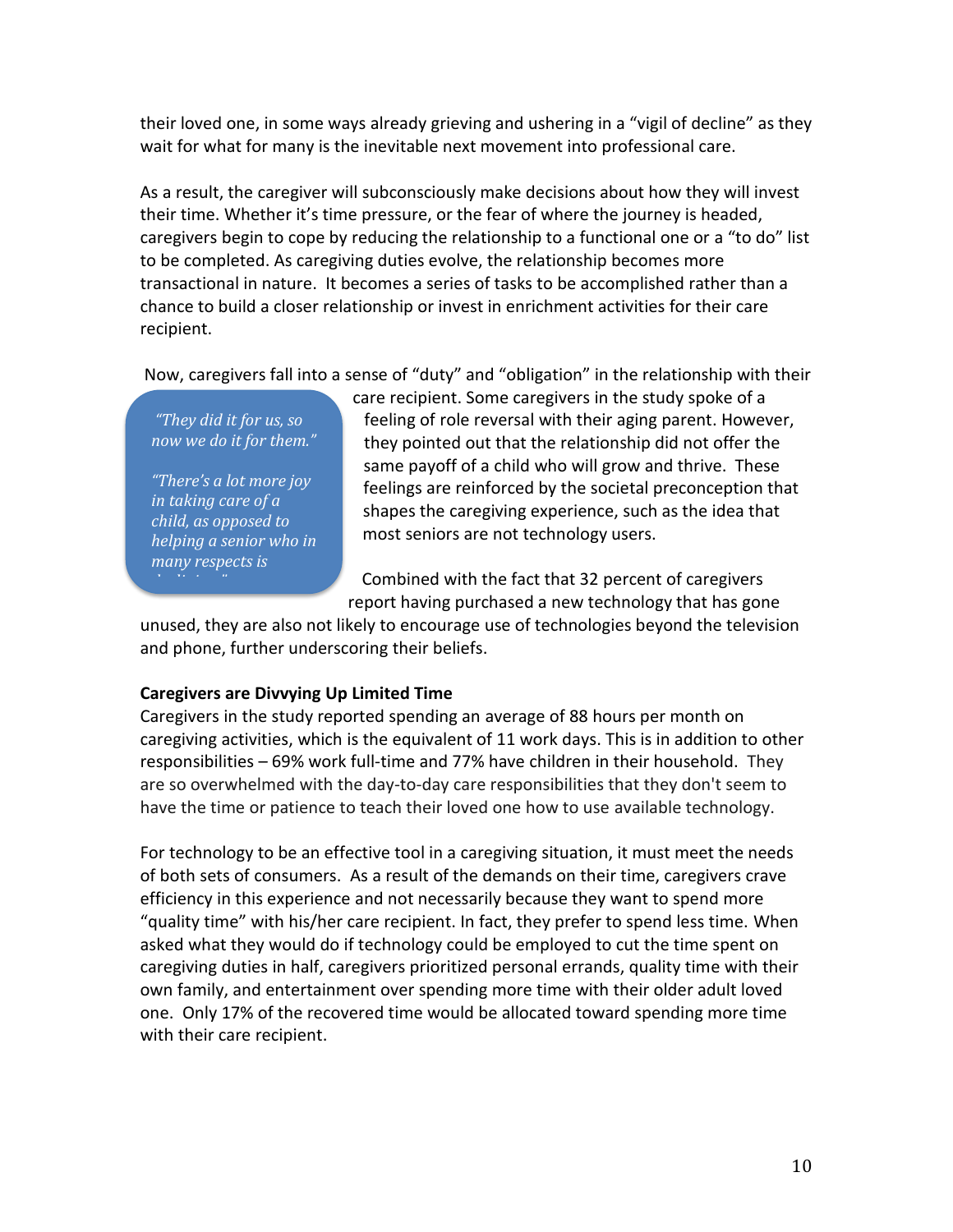| Caregiver             | <b>Efficiency</b>   |
|-----------------------|---------------------|
|                       | Practicality        |
| <b>Care Recipient</b> | <b>Retention of</b> |
|                       | freedom &           |
|                       | choice              |
|                       | Socialization       |

Illustrating a conflict in caregiving needs and how technology factors in, is a story of a father and daughter interviewed for the study:

> In this interview, a daughter described grocery shopping online as a "wonderful" service. However, when speaking with her father, he expressed that he did not want her to use it because going to the grocery store was an opportunity for her father to get out of the house. It offered him both freedom and choice.

> Thus, the dilemma: What could be accomplished by the daughter in a matter of minutes instead took a few hours - factor in driving to her father's house, the drive to the store, the time involved with shopping, the drive back to her father's house and unloading, and the drive back to her home.

At a point in life when enjoyment options become fewer, the older adult relies more on the caregiver, who may be their only social outlet. Yet, the loss of independence could be overcome and opportunities for more socialization could be met with the introduction and emphasis on "active" technologies. These are technologies that keep the user – the care recipient in this case – in control of his/her environment and not confined to their four walls, which would simultaneously create more time for the caregiver.

Technology for aging well is being viewed too narrowly, with products aimed at caregivers primary use to monitor health and safety. There was virtually no mention of technology use for social interaction or enrichment among caregivers even though 78% acknowledge that the older adult in their care will become more reliant on them for entertainment and enrichment as they age. Caregivers are not making the connection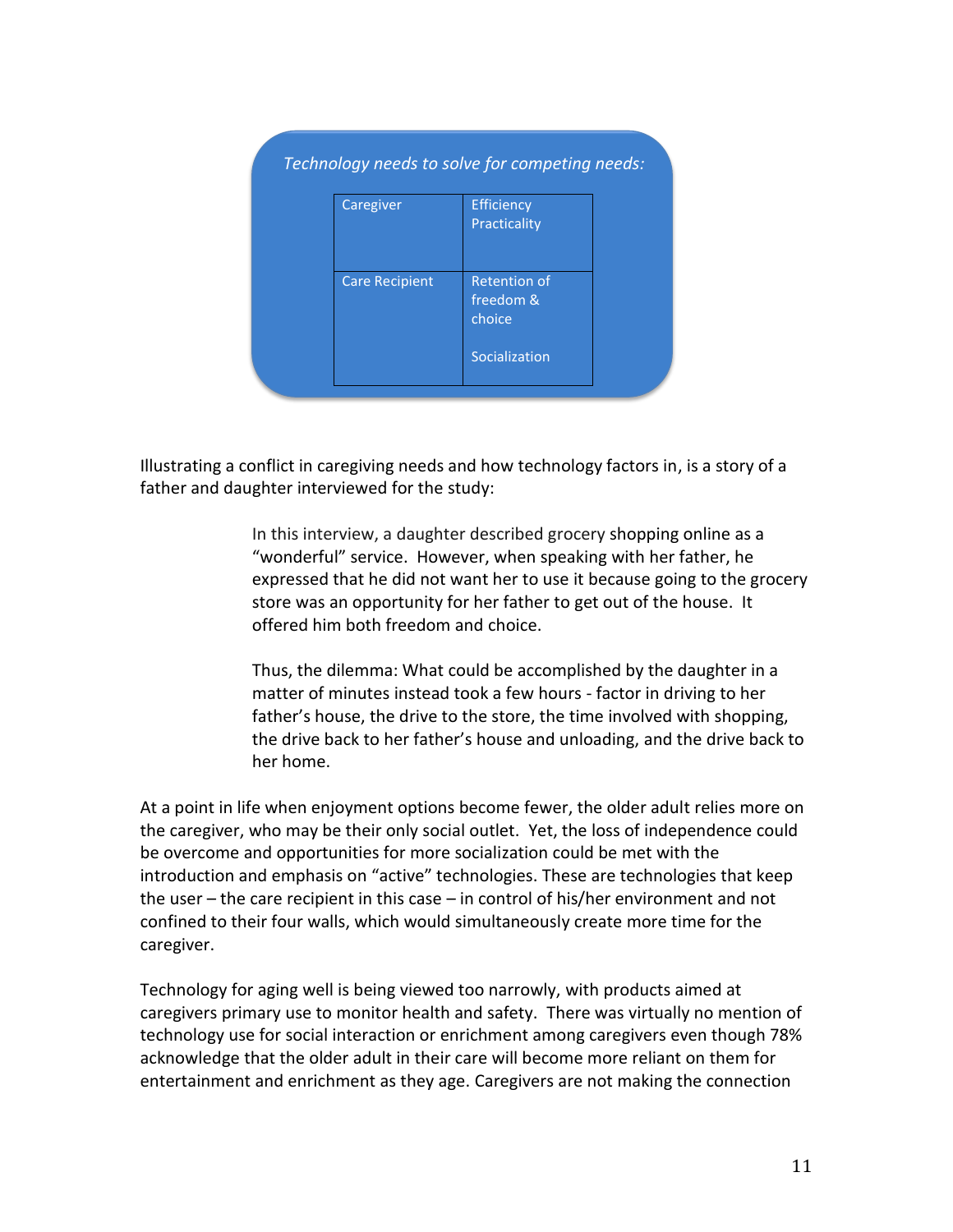that by investing in enrichment for their care recipient, he/she may become less dependent on them.

# Roundtable Findings

To probe more deeply into the research insights and outline potential changes to improve technology adoption and usage in caregiving, GSEI and Philips brought together executive decision makers representing health care, consumer behavior, product innovation, technology platforms policy, and academia in an April 2015 working session (see Appendix A). Armed with scenarios depicting research findings and real-life examples, participants tackled some key questions:

- 1. How does the idea of caregivers as a potential barrier to technology adoption among care recipients change product development and service delivery models?
- 2. How can we provide caregivers a more positive narrative to allow them to see technology as a means to support them versus another task?
- 3. How can we work together to help older adults get the training and support they need to incorporate technology into their lives? What community resources might be deployed to enable them to get the support they need?
- 4. What are innovations in the caregiving space, and what are possible areas for collaboration?
- 5. What are the **specific roles and actions** for each of the following stakeholders as we look to create a new paradigm for the caregiver-care recipient relationship?
	- o Caregivers
	- o Care Recipients
	- o Product innovators
	- o Service providers (both for profit and nonprofit)
	- o Local and federal government
	- o Academics
	- o Policymakers

Several themes emerged from the roundtable session, including some thoughts on why caregivers are barriers to technology adoption and how to overcome it. The discussion also highlighted some opportunities to address positioning and messaging to a dual set of consumers – the caregiver and the care recipient.

### *New narrative for caregiving is needed*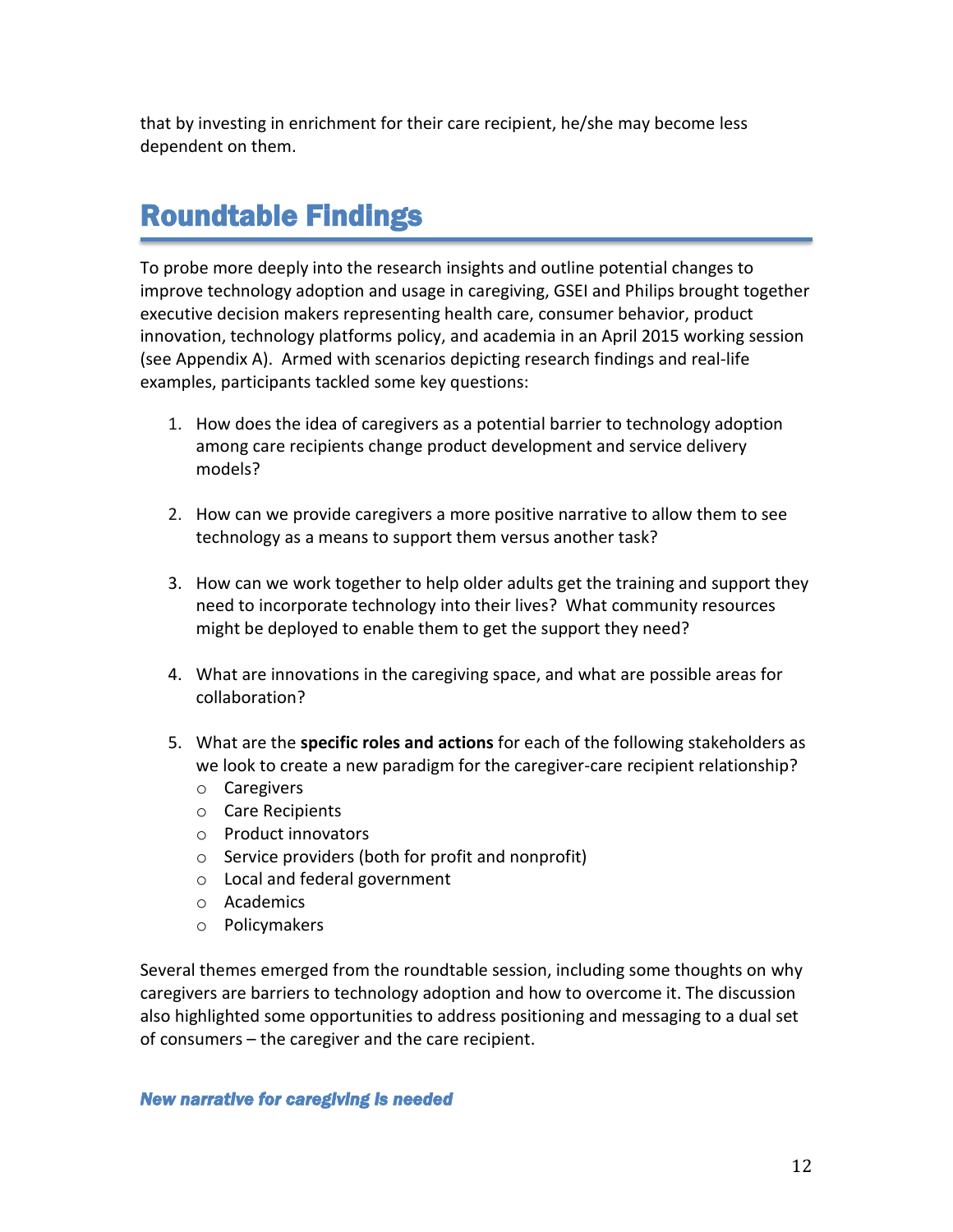The caregiving experience is complex. It's no wonder that product and service innovators are not gaining traction with technology usage to aid in the process. This challenge is as much a marketing and communications opportunity, as it is a product opportunity. Several participants noted the need for a new narrative of caregiving - as a natural part of life's progression and our relationship with loved ones. Caregiving is part of the aging experience, but more so, a part of the family experience.

Caregivers and care recipients need guidance on how to have honest conversations with one another about their needs, their wants, their fears, and their hopes. Other family members and health professionals may also need guidance on their roles. The caregiver role is not cookie-cutter or stagnant. It constantly changes and doesn't end even if/when a care recipient goes into professional care.

*"Caregiving is simply part of the family experience."*

#### *Ambivalence, Not Contradictions*

While acknowledging the need for a more positive narrative, one participant felt caregiving was more about ambiguity and ambivalence than contradictions. It is difficult to suddenly find oneself responsible for an aging parent, relative, or friend especially when one is also working and/or raising children. Caregiving is the interruption of an ongoing narrative with very little reward, satisfaction, sense of progress, or effective use of time.

Caregivers are not contradicting themselves, one participant clarified, but instead are being taken away from a different part of themselves. They need to give themselves permission to have their own lives. This led another participant to draw an analogy between caregiving and the "all joy and no fun" paradox of working women and parenthood<sup>17</sup>. When asked about motherhood, the working mom will likely gush about all the joys. Ask her what she wants most for Mother's Day, and the top three answers include "alone time" and "a break"<sup>18</sup>. Are there other similar narrative structures that can be brought to bear in the caregiving context?

### *Enrichment, Rather Than Rescue*

 $\overline{a}$ 

Is there a way to move technology enrichment more "upstream," (starting at a younger age) so the infrastructure is in place before the need for care becomes paramount? Focusing on enrichment activities while the older adult is healthy and simply continuing these activities into the caregiving journey is a compelling way to minimize isolation and loneliness. The key is to finding technology that is helpful at the beginning of the aging process and doesn't need updating or upgrading every few months or years.

<sup>17</sup> Solomon, Andrew, "Under Pressure: 'All Joy and No Fun' by Jennifer Senior", New York Times, January 31, 2014.

<sup>&</sup>lt;sup>18</sup> Voight, Kevin, "Mother's Day: The gift Mom really wants (you can't buy it), May 10, 2014.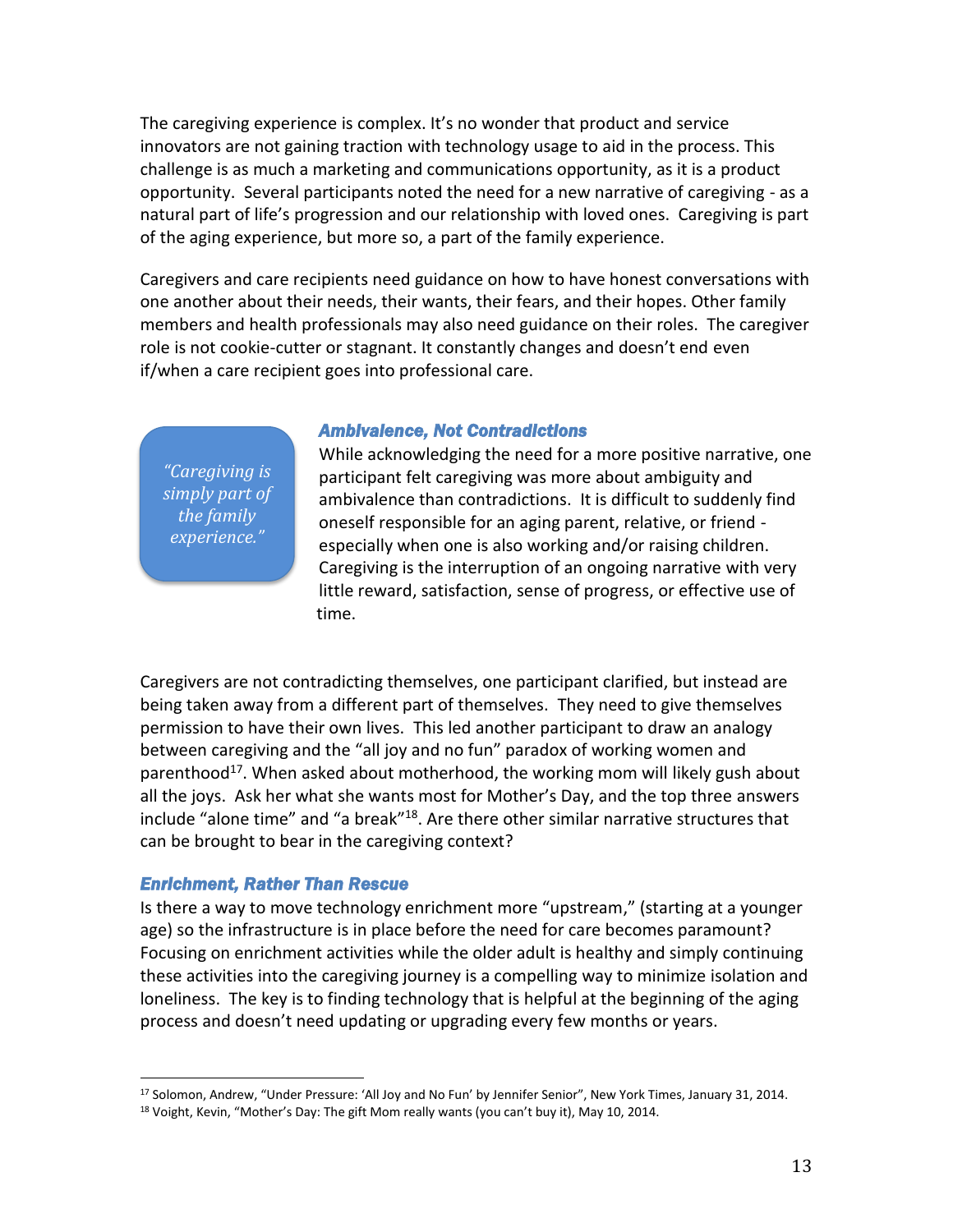#### *Language matters*

Vocabulary in caregiving tends to put people in defined roles. More narratives describing a natural life occurrence that is an organic evolution of responsibility – rather than a "role reversal" of the parent becoming the child -- are what participants feel is needed. Integrating new narratives into popular television scripts and movies can help create more awareness and ignite an honest conversations needed for better care experiences and relationships.

*"At the end of the day, I will always be a son, and she will always be my mom. If I change a light bulb, do I become a 'light bulb changer'? Just because I start caring for my mom, why do I get the label of caregiver?"*

#### *Start With Familiar Technologies*

Innovators need to start with technologies that are already being used and transform these for the aging well process. It is easier to rethink the use of televisions or lights in a room, rather than introduce something entirely new.

*"Make new technologies hip, not medical."*

The idea of starting "upstream" while the consumer is active and healthy and having the technology device or service evolve (as one ages) was a widely discussed theme. For example, phones are already equipped with GPS. Wearable devices, such as fitness trackers and wearable clothing for exercise, appear to be ripe for extension.

# Key Insights

- *Wide Range of Needs*: The caregiver has many roles, and enrichment for the care recipient is as important as providing for physiological care. Technology can play a powerful role in bringing in other family members, community peers, stakeholders, or other caregiving support that can lighten the burden on the caregiver. It can also supporting the care recipient and keep him/her from social isolation and loneliness.
- *Mutual Benefits Are Key*: Marketers of technology products and services for aging well need to be aware there are two sets of consumer needs, which often times compete. The value proposition needs to be framed as being mutually beneficial, but likely for different reasons for both caregivers and care recipients. For example, the GPS tracker worn in shoes or placed in a pocket is all about managing the care recipient's safety for the caregiver. Yet armed with data about one's personal health, it is empowering for the care recipient and key to maintaining independence. An interactive watch or fitness band may have a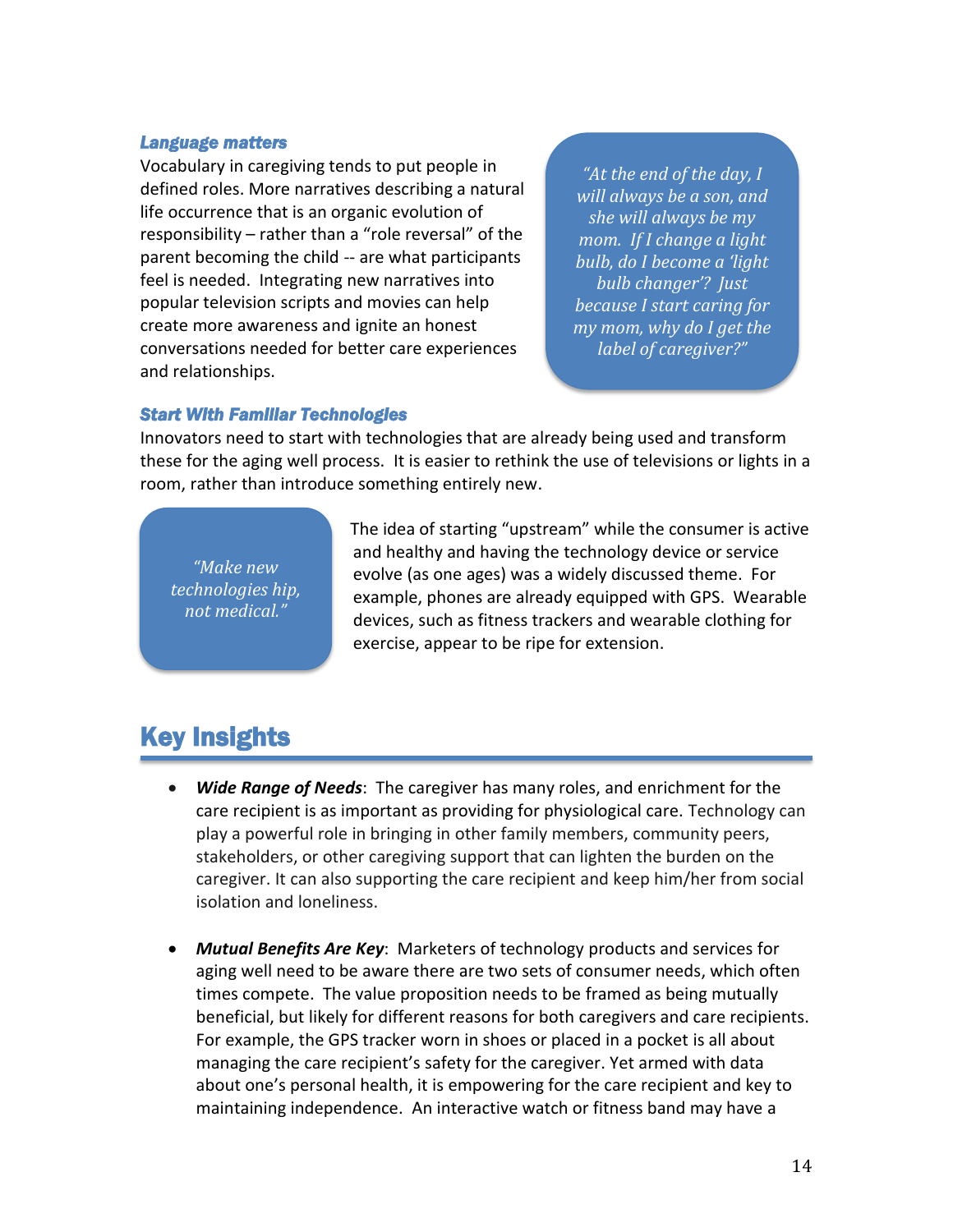better chance at adoption given its multi-purpose use.

AARP's success at providing driver's safety classes for adults in their late 60s and older is a great example of this. To potential participants, it is marketed as an opportunity to save money on their auto insurance premiums. To adult-aged children of older adults, it's promoted as a way to teach people how to compensate for the effects of aging on driving - a safety message.

Similarly, older adults resist anything that makes them feel old or less capable. Product positioning should steer clear of any reference to aging or loss of independence. Adoption could improve by providing discounts, focusing on a money saving message that avoids any age/decline stigma.

 *Full honestly unrealistic:* All participants agreed that an honest dialogue between the caregiver and care recipient is needed. However, some participants added that the parent-child relationship is based on a culture of lies from early childhood. It starts with parents pushing the idea of the tooth fairy and Santa Claus. It later involves the teenager who

"*I think the parent-child relationship doesn't become honest when someone gets sick. It's going to take more than good marketing to fix that social dynamic alone."*

might lie about underage drinking or breaking a curfew. The same parents may later find themselves not being entirely truthful about their health status, or about whether they got any exercise that day or ate well. Many acknowledged that some degree of untruthfulness is to be expected.

- *Navigation needed:* Trained navigators or counselors are needed to guide families on technology options that are available. Additionally, a tool that curates the best solutions would be useful to caregivers and their care recipients. Tools that includes peer recommendations would be highly valued. Consumers, physicians, social workers, and others in the care team can also benefit from having access and knowledge about tools for caregivers that they can recommend to their patients.
- *Income not the usual predictor:* This report features a consumer sample with the best likelihood of technology usage and adoption, and included a sample with above average income. Participants with start-up experience pointed out that people with higher income have the luxury of being in denial a little longer. Their experience has shown that families with lower socio-economic backgrounds are actually embracing technology faster because they run out of options faster. Another participant confirmed this observation and could be instructional to companies marketing their products and services aimed at the caregiving experience.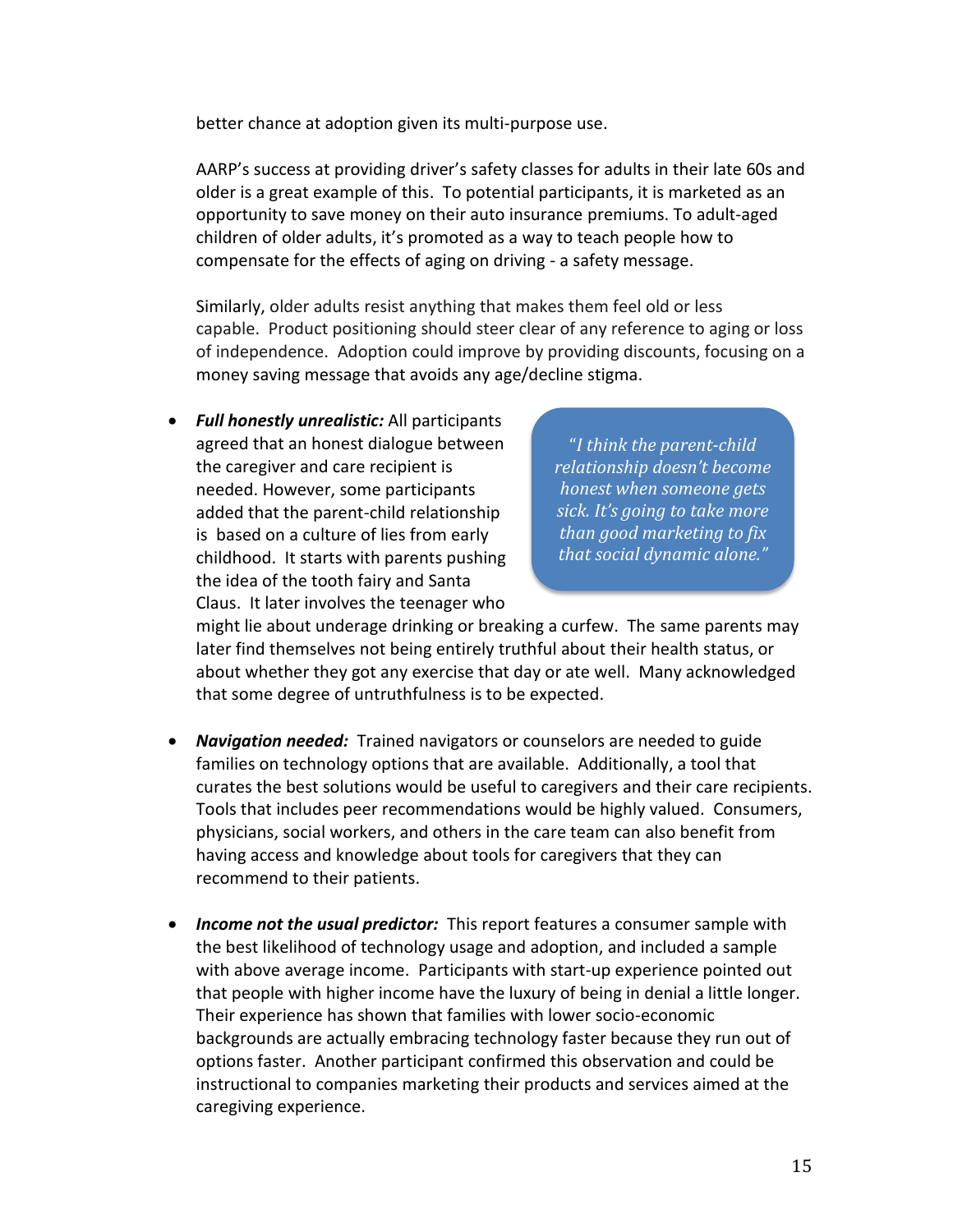*Don't overlook intergenerational opportunities:* The tension making caregivers barriers to technology use can be overcome with a solution that could be readily available – younger family members, such as grandchildren. Technology that is being used by or can be taught by a grandchild may stand a better chance of being adopted.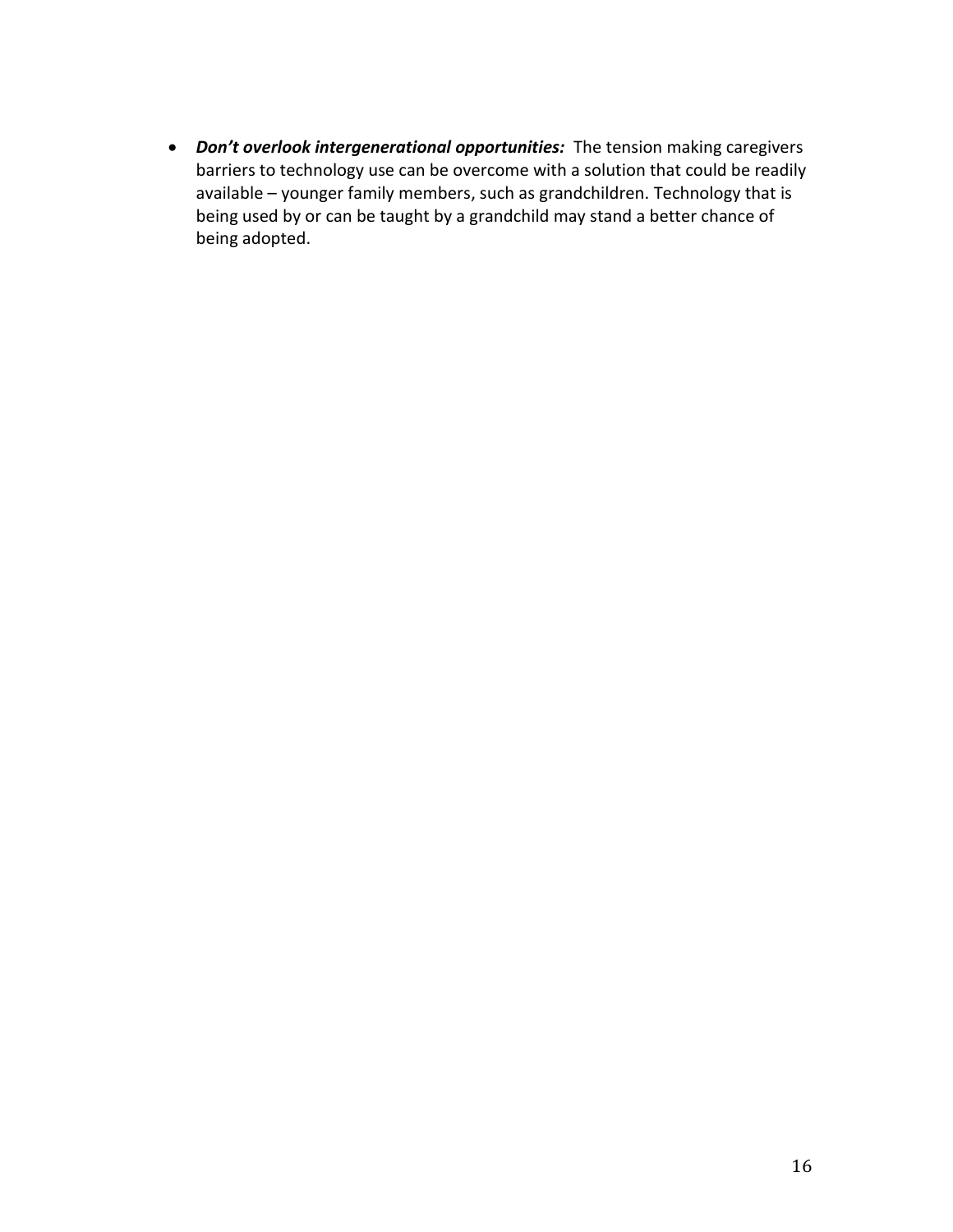### **Aging Well Working Session Series: Family Matters in Caregiving and Technology Adoption April 2, 2015**

### **Roundtable Participants**

- **1. Terry Bradwell**, Chief Enterprise Strategy & Innovation Officer (Interim) & CIO, **AARP**
- **2. Alan Brightman,** Vice President & Research Fellow, **Yahoo! Labs**
- **3. Denise Brown,** Founder, **Caregiving.com**
- **4. Mary Lee Chamberlain,** Occupational Therapist, **Roobrik**
- **5. Deb Citrin**, Senior Director, Strategy and Business Development, Philips Home Monitoring, **Philips**
- **6. Meryl Comer**, President and CEO, **Geoffrey Beene Foundation Alzheimer's Initiative**
- **7. Judy Conaway,** Founder & Head of Content, **Roobrik**
- **8. David Creal,** Vice President of Franchise Support**, Right at Home**
- **9. Jodi Daniel,** Director, Office of the National Coordinator for Health Information
	- Technology, **U.S. Department of Health & Human Services**
- **10. Jon Dauphine,** Senior Vice President, Education and Outreach**, AARP**
- **11. Scott Dingfield,** Chief Innovation Officer, **Home Instead Senior Care**
- **12. Jim Driscoll,** Strategy Consultant**, Epitome Group**
- **13. Ken Fang,** CEO, **Mobomo**
- **14. Jody Gastfriend,** Vice President, Senior Care, **Care.com**
- **15. Carrie Gladstone,** Assistant Vice President for Strategic Initiatives, Advancement Office, Washington, DC **Georgetown University**
- **16. Jennie Chin Hansen,** Recent CEO, **American Geriatrics Society**
- **17. Drew Holzapfel,** Managing Director, **High Lantern Group**
- **18. Gail Hunt,** President and CEO, **National Alliance for Caregiving**
- **19. Kathleen Kelly,** Executive Director, **Family Caregiver Alliance**
- **20. Jacquelyn Kung,** Expert/Consultant in Aging Space & Co-Founder, **ClearCare**
- **21. Zachary Lamm**, Senior Lead, Research and Narratology, **Epitome Group**
- **22. Carol Levine,** Director, Families and Health Care Project, **United Hospital Fund**
- **23. David Lindeman,** Director, Center for Aging and Technology, **University of California Center for Information Technology**
- **24. Liddy Manson**, President, **BeClose**
- **25. Ladan Manteghi,** Executive Director, Global Social Enterprise Initiative, **Georgetown University**
- **26. Kenneth Matos,** Senior Director, **Employment Research & Practice, Families & Work Institute**
- **27. Bill Novelli,** Founder, **Global Social Enterprise Initiative & Professor of Practice, Georgetown University**
- **28. Kimberly O'Loughlin,** General Manager of Philips Home Monitoring, **Philips**
- **29. Ashley Predith,** Assistant Executive Director, President's Council of Advisors on